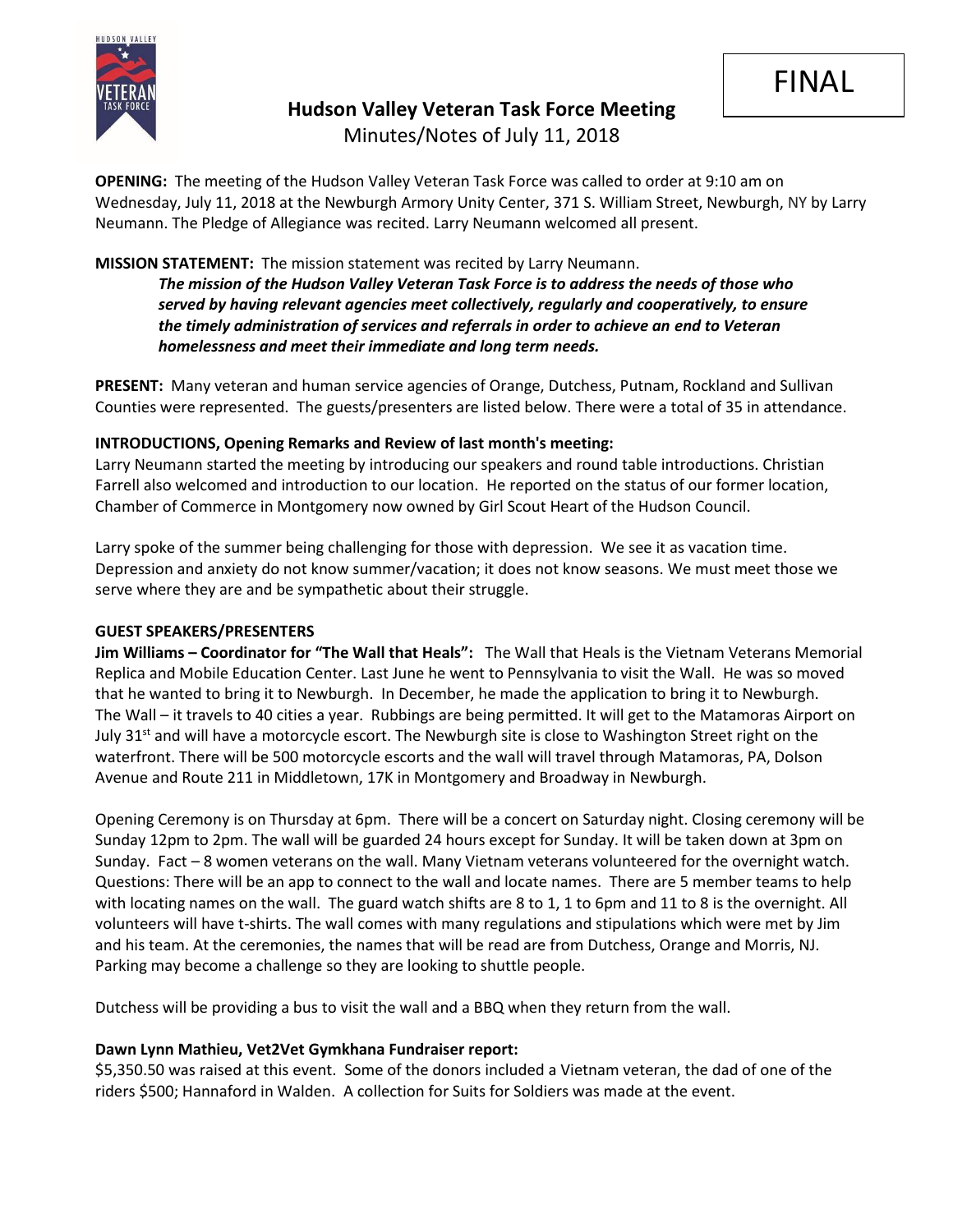## **Rick – Town for Troops- Iron Chef Event "Bison and Bacon":**

13 teams have been selected to compete. There are 4 people to cook for each team. Donors include Pepsico and Orange County Choppers. On display will be the NYS remembering wall. Event will be rain or shine. 15 restaurants will be at the event.

### **TASK FORCE HOMELESS CASES Status:**

- **WestCOP SSVF: Open/New Case Report – Christina Novak**
	- o 13 open cases in 3 counties.
		- Dutchess County 7: 2 hotels, 1 shelter, 2 cars, 1 unknown, 1 living in woods.
		- Orange County 5: 3 at HONOR, 1 Domiciliary, 1 car.
		- Ulster County 1: living in car
- SSVF
	- Question: Do we need another Point in Time count during the summer?
		- Some counties do have a summer count. Orange county possibly.
	- Looking for more creative housing domestic violence victims and/or women veterans
	- Homelessness is at its all time high

### **VETERAN SERVICE AND COUNTY UPDATES:**

- **Dutchess County**
	- o **VSO:** 
		- o **Vet2Vet: Adam Roche, Program Manager, Vet2Vet Veterans' Peer Services**
			- Very busy with calls
			- 6/15 2<sup>nd</sup> annual sunset picnic. 150 veterans attended including a 101 year old WWII veteran
			- August 18 Veteran recognition picnic- will honor Korean veterans.
			- Car wash fundraiser 6/21
		- o **Ignacio**
			- Homeless count 80; 61% HPs and 39% RR and everyone is accounted for.
- **Orange County**
	- o **VSO: Christian Farrell, Director - Orange County Veteran Services**
		- Great American Weekend event in Goshen. Great July 4<sup>th</sup> event
		- July 21<sup>st</sup> Annual fireworks at Thomas Bull Memorial Park with special veteran event for 150 veterans and guest which includes a wrist band for food and special parking.
		- September 12 Shop Rite fundraiser for veterans golf outing at Crystal Springs Resort sponsor Honor Flight and other veteran events
		- Columbus Day Orange County Veterans golf outing at Thomas Bull Memorial
		- VSO representation the  $2^{nd}$  and  $4^{th}$  Friday in Warwick starting in July
	- o **Vet2Vet: Larry Neumann, Program Coordinator –**
		- Movie Night 7/31 National Bird drone warfare and the veterans returning with trauma
		- Veteran Appreciation Day event
			- Veterans to sign up ahead
			- Planning stages
			- Cost for each veteran is approximately \$18

#### • **Putnam County**

- o **VSO: Karl Rohde, Director, Putnam County Veterans Service Agency**
	- July 21 first NYS Congressional Medal of Honor Parade
	- **EXECT** Shared about homeless veteran living in Jeep moved in to residence and on his  $2^{nd}$  month
	- 30 year old veteran's dad called. Facilitated his going to Montrose for rehab.
	- Mini-bus to be converted to traveling office